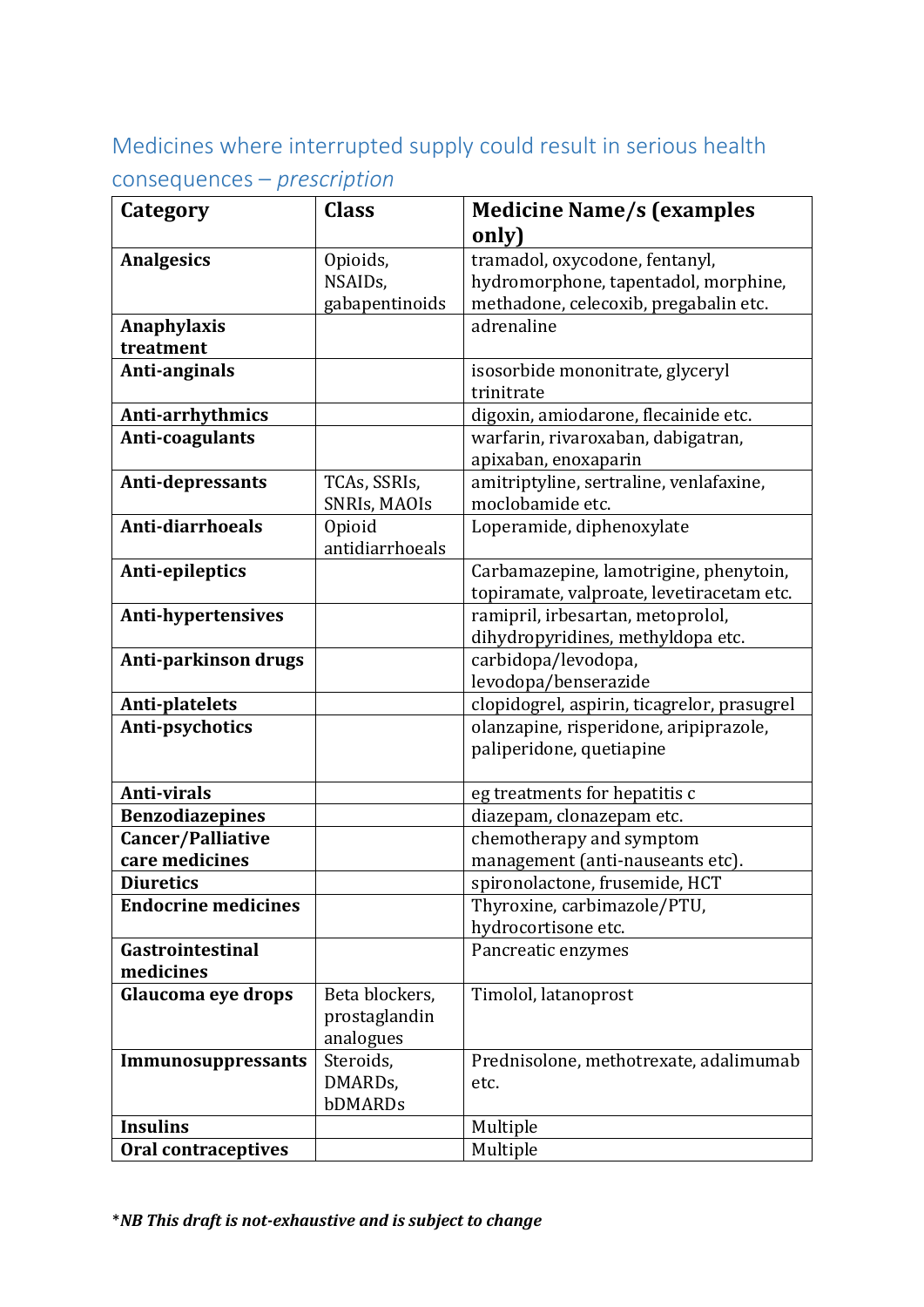| Oral hypoglycaemics | Sulfonylureas,<br>DPP4s, SGLT2is,<br>GLP1s                                                        | Metformin, glicazide, sitagliptin,<br>empagliflozin, exenatide etc. |
|---------------------|---------------------------------------------------------------------------------------------------|---------------------------------------------------------------------|
| <b>Respiratory</b>  | B2 agonists,<br>anticholinergics,<br>inhaled<br>corticosteroids,<br>theophyllines,<br>montelukast | Multiple                                                            |

### Medicines where interrupted supply could result in serious health

#### consequences – *non-prescription*

Adrenaline autoinjector Chloramphenicol eye drops/ointment **GTN** Levonorgestrel Naloxone **Salbutamol** 

## Medicines that may be subject to increased demand due to COVID-19 symptom management –*prescription*

|                        | <b>Class</b>                                       | <b>Medicine Name (examples)</b>                                                                                                                       |
|------------------------|----------------------------------------------------|-------------------------------------------------------------------------------------------------------------------------------------------------------|
| Asthma/<br><b>COPD</b> | Short acting B2<br>agonist                         | Salbutamol, Terbutaline - inhaled                                                                                                                     |
|                        | LABA, long-<br>acting beta2<br>agonist             | Salmeterol, Formoterol, Indacaterol, Vilanterol -<br>inhaled (including in combination inhalers)                                                      |
|                        | SAMA, short-<br>acting<br>muscarinic<br>antagonist | Ipratropium - inhaled                                                                                                                                 |
|                        | LAMA, long-<br>acting<br>muscarinic<br>antagonist  | Tiotropium, aclidinium, umeclidinium,<br>glycopyrronium - inhaled                                                                                     |
|                        | ICS, inhaled<br>corticosterioid                    | Fluticasone propionate, fluticasone, furoate,<br>budesonide, beclomethasone, ciclesonide, olodaterol -<br>inhaled (including in combination inhalers) |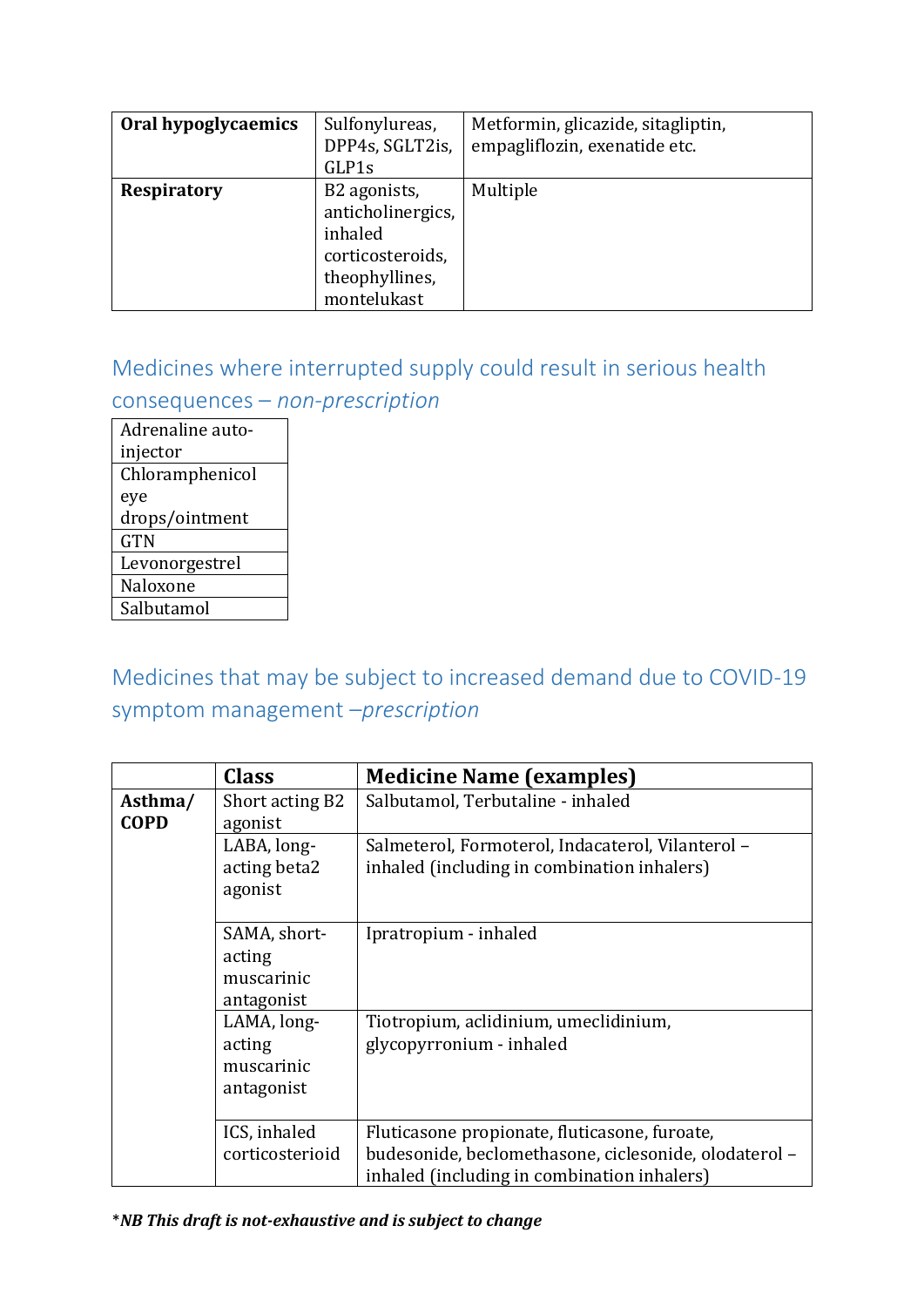|                  | Leukotriene     | Montelukast sodium - oral                             |
|------------------|-----------------|-------------------------------------------------------|
|                  | receptor        |                                                       |
|                  | antagonist      |                                                       |
|                  | Cromones        | Sodium cromoglycate - inhaled, nedocromil sodium -    |
|                  | (mast cell      | inhaled                                               |
|                  | stabilisers)    |                                                       |
|                  | Theophyllines   | Theophylline                                          |
|                  | Anti-IgE        | Omalizumab                                            |
|                  | Anti-IL-5       | Benralizumab                                          |
|                  | receptor        |                                                       |
|                  | Anti-IL-5       | Mepolizumab                                           |
|                  | Systemic        | Prednisolone - oral, dexamethasone - oral             |
|                  | corticosteroid  |                                                       |
|                  | Adrenaline      | Adrenaline                                            |
|                  | Saline          | Saline - inhaled                                      |
| Cystic           | Cystic fibrosis | Ivacaftor, lumacaftor/ivacaftor, tezacaftor/ivacaftor |
| <b>Fibrosis</b>  | transmembran    |                                                       |
| medicine         | e conductance   |                                                       |
| S                | regulator       |                                                       |
|                  | (CFTR) protein  |                                                       |
|                  | progenitor      |                                                       |
| Anti-            | Antibiotic      | Amoxycillin - oral                                    |
| infectives       |                 | Amoxycillin and clavulanate - oral                    |
|                  |                 | Doxycycline - oral                                    |
|                  |                 | Clarithromycin - oral                                 |
|                  |                 | Cefuroxime - oral                                     |
|                  |                 | Moxifloxacin - oral                                   |
|                  |                 | Azithromycin - oral                                   |
|                  |                 | Ciprofloxacin - oral                                  |
|                  |                 | Moxifloxacin - oral                                   |
|                  |                 | Clindamycin - oral                                    |
|                  |                 | Benzyl-penicillin - injection                         |
|                  |                 | Ceftriaxone - injection                               |
|                  |                 | Erythromycin - oral                                   |
|                  |                 | Roxithromycin - oral                                  |
| <b>Influenza</b> | Neuraminidase   | Oseltamivir, zanamivir                                |
| medicine         | inhibitors      |                                                       |
| S                |                 |                                                       |
| <b>Vaccines</b>  | Vaccine         | Influenza vaccines - injected                         |
|                  |                 | Pneumococcal vaccinations - injected                  |
| Oxygen           | Domicillary     | Oxygen - inhaled                                      |
|                  | Oxygen          |                                                       |
|                  | Therapy         |                                                       |